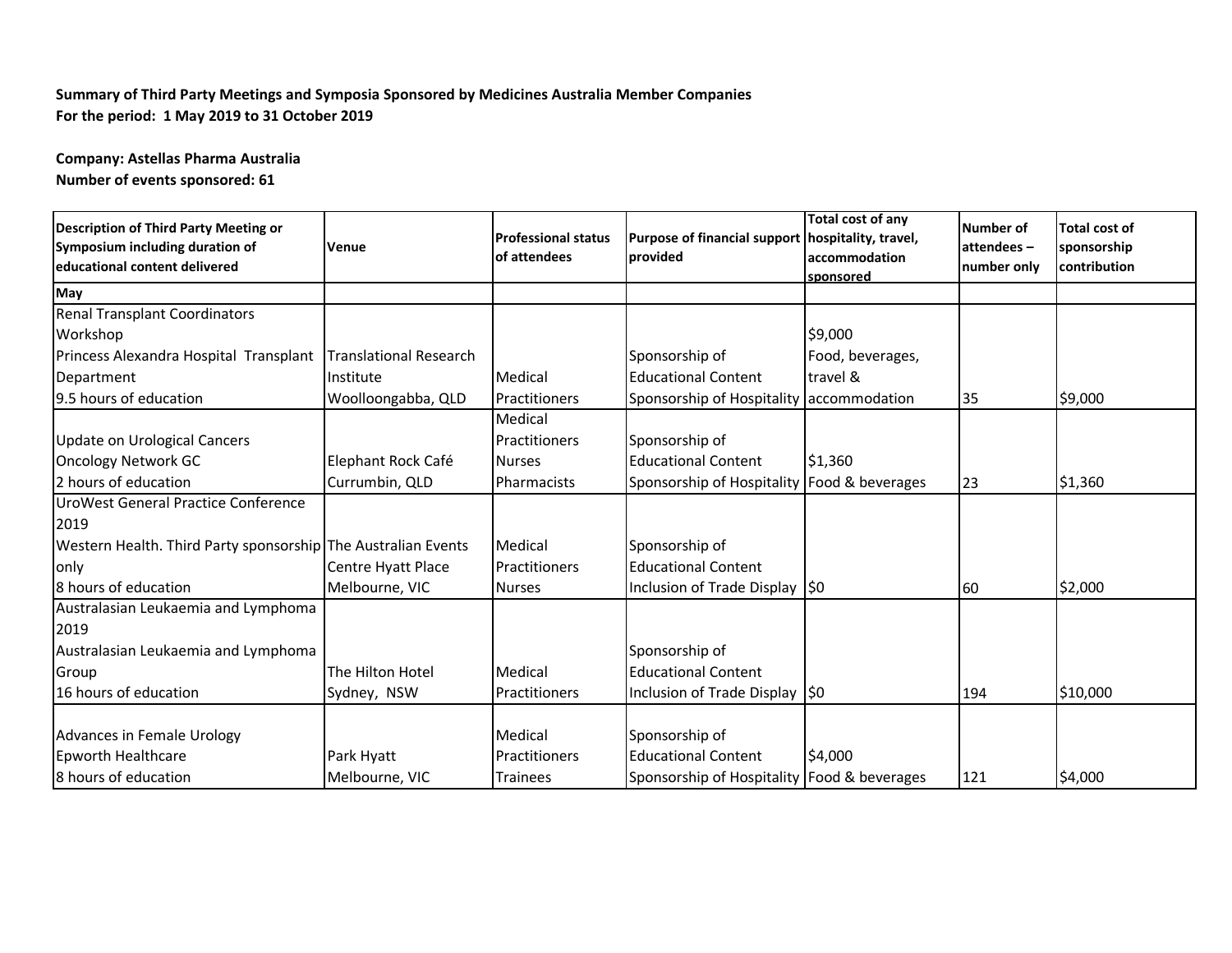|                                           |                                      |                 | Sponsorship of                               |                       |     |           |
|-------------------------------------------|--------------------------------------|-----------------|----------------------------------------------|-----------------------|-----|-----------|
| 10th Annual West Coast Liver Meeting      |                                      | Medical         | <b>Educational Content</b>                   | \$20,000              |     |           |
| <b>WA Liver Foundation</b>                | Caves House                          | Practitioners   | Sponsorship of Hospitality Food, beverages & |                       |     |           |
| 24 hours of education                     | Yallingup, WA                        | <b>Nurses</b>   | Inclusion of Trade Display registration      |                       | 80  | \$20,000  |
| 8th Annual State Conference 2019 of       |                                      |                 |                                              |                       |     |           |
| the Victorian Continence Resource         |                                      |                 |                                              |                       |     |           |
| Centre                                    |                                      |                 |                                              |                       |     |           |
| The Victorian Continence Resource         |                                      | Medical         | Sponsorship of                               |                       |     |           |
| Centre                                    | <b>RACV Club</b>                     | Practitioners   | <b>Educational Content</b>                   | \$300                 |     |           |
| 10 hours of education                     | Torquay, VIC                         | <b>Nurses</b>   | Sponsorship of Hospitality Registration      |                       | 150 | \$1,000   |
| June                                      |                                      |                 |                                              |                       |     |           |
| <b>NASPN</b> meeting                      |                                      |                 |                                              |                       |     |           |
| New South Wales Antimicrobial             | Function room - Chris                |                 | Sponsorship of                               | \$825                 |     |           |
| Stewardship Pharmacist Network            | O'Brien Lifehouse                    |                 | <b>Educational Content</b>                   | Food, beverages & car |     |           |
| 2.5 hours of education                    | Camperdown                           | Pharmacists     | Sponsorship of Hospitality parking           |                       | 30  | \$825     |
|                                           |                                      |                 |                                              | \$3,000               |     |           |
| <b>GESQ Liver Transplant Symposium</b>    |                                      |                 | Sponsorship of                               | Food, beverages,      |     |           |
| Gastroenterological Society of QLD        | Sofitel Hotel                        | Medical         | <b>Educational Content</b>                   | travel &              |     |           |
| 3 hours of education                      | Noosa Heads, QLD                     | Practitioners   | Sponsorship of Hospitality accommodation     |                       | 115 | \$5,000   |
|                                           |                                      |                 |                                              | \$94,211              |     |           |
| 2019 Prostate Cancer Masterclass          |                                      |                 | Sponsorship of                               | Food, beverages,      |     |           |
| <b>ANZUP</b>                              | Dana Faber University                | Medical         | <b>Educational Content</b>                   | travel &              |     |           |
| 15 hours of education                     | Boston, USA                          | Practitioners   | Sponsorship of Hospitality accommodation     |                       | 6   | \$205,051 |
|                                           |                                      | Medical         |                                              |                       |     |           |
| Post-ASCO Clinical Update Meeting         |                                      | practitioners   | Sponsorship of                               |                       |     |           |
| <b>NSW Early Clinical Trials Alliance</b> | Le Montage                           | <b>Trainees</b> | <b>Educational Content</b>                   | \$1,200               |     |           |
| 3 hours of education                      | Sydney, NSW                          | <b>Nurses</b>   | Sponsorship of Hospitality Food & beverages  |                       | 117 | \$1,316   |
| Value Based Healthcare Forum              |                                      |                 |                                              |                       |     |           |
| Metro North Hospital and Health           |                                      |                 |                                              |                       |     |           |
| Service                                   | <b>RBWH Education Centre Medical</b> |                 | Sponsorship of                               |                       |     |           |
| 8 hours of education                      | Herston, QLD                         | Practitioners   | <b>Educational Content</b>                   | \$0                   | 37  | \$10,000  |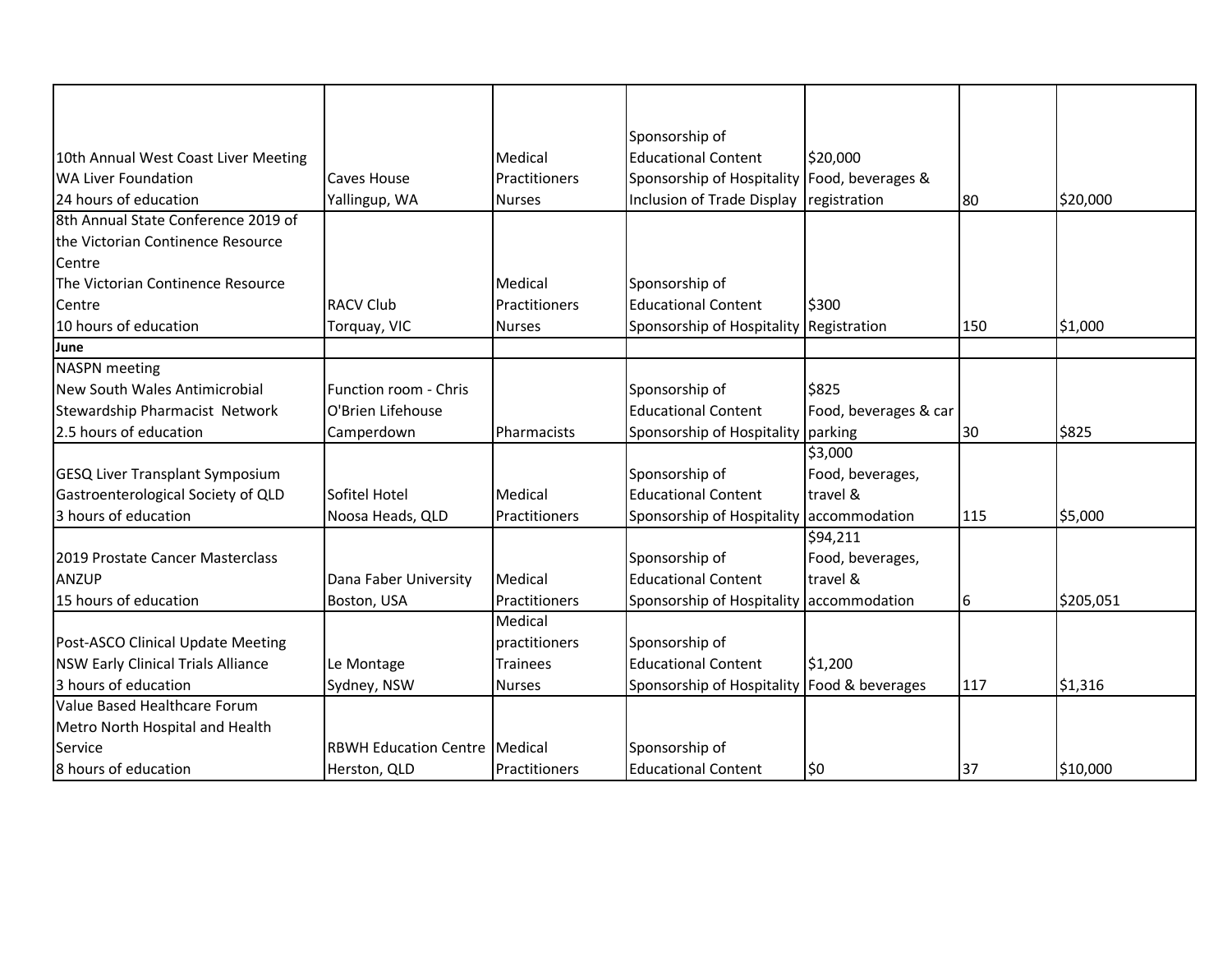|                                       |                                    | Medical         |                                               |         |     |         |
|---------------------------------------|------------------------------------|-----------------|-----------------------------------------------|---------|-----|---------|
| Post-ASCO Clinical Update Meeting     |                                    | practitioners   |                                               |         |     |         |
| Department of Medical Oncology at The |                                    | <b>Trainees</b> | Sponsorship of                                |         |     |         |
| Canberra Hospital                     | The Boathouse                      | <b>Nurses</b>   | <b>Educational Content</b>                    | \$600   |     |         |
| 3 hours of education                  | Barton, ACT                        | Pharmacists     | Sponsorship of Hospitality Food & beverages   |         | 32  | \$556   |
|                                       |                                    | Medical         |                                               |         |     |         |
| Post-ASCO Clinical Update Meeting     |                                    | practitioners   |                                               |         |     |         |
| Wollongong Hospital, Department of    |                                    | <b>Trainees</b> | Sponsorship of                                |         |     |         |
| <b>Medical Oncology</b>               | Sage Hotel                         | <b>Nurses</b>   | <b>Educational Content</b>                    | \$298   |     |         |
| 3 hours of education                  | Wollongong, NSW                    | Pharmacists     | Sponsorship of Hospitality Food & beverages   |         | 52  | \$562   |
| 2019 Victorian Tasmanian Post         |                                    | Medical         |                                               |         |     |         |
| American Society of Clinical Oncology |                                    | practitioners   |                                               |         |     |         |
| <b>Educational Dinner Meeting</b>     |                                    | <b>Trainees</b> | Sponsorship of                                |         |     |         |
| Walter and Eliza Hall Institute       | Leonda By The Yarra                | <b>Nurses</b>   | <b>Educational Content</b>                    | \$2,914 |     |         |
| 2.5 hours of education                | Hawthorn, VIC                      | Pharmacists     | Sponsorship of Hospitality Food & beverages   |         | 202 | \$2,914 |
| <b>RACS Advanced Urology Trainee</b>  |                                    |                 |                                               |         |     |         |
| workshops                             | Royal Australian College   Medical |                 | Sponsorship of                                |         |     |         |
| <b>RACS</b>                           | Of Surgeons                        | practitioners   | <b>Educational Content</b>                    | \$1,182 |     |         |
| 11 hours of education                 | East Melbourne, VIC                | <b>Trainees</b> | Sponsorship of Hospitality Food & beverages   |         | 15  | \$1,182 |
| Contemporary Gynaecology for General  |                                    |                 |                                               |         |     |         |
| Practitioners                         |                                    |                 | Sponsorship of                                |         |     |         |
| Dr. Alex Ade                          | <b>Frances Perry House</b>         | Medical         | <b>Educational Content</b>                    |         |     |         |
| 8 hours of education                  | Parkville, VIC                     | practitioners   | Inclusion of Trade Display                    | 10      | 18  | \$500   |
| Victorian Advanced Renal Trainees     |                                    |                 |                                               |         |     |         |
| <b>Network Meeting</b>                |                                    | Medical         | Sponsorship of                                |         |     |         |
| Dr. Adam Steinberg                    | L'Hotel Gitan                      | practitioners   | <b>Educational Content</b>                    | \$2,500 |     |         |
| 2 hours of education                  | Prahran, VIC                       | <b>Trainees</b> | Sponsorship of Hospitality Food and beverages |         | 25  | \$2,500 |
|                                       |                                    |                 |                                               |         |     |         |
| Men's education network services      |                                    |                 | Sponsorship of                                |         |     |         |
| Meded series PTY Ltd                  | Four Points by Sheraton   Medical  |                 | <b>Educational Content</b>                    | \$3,000 |     |         |
| 7 hours of education                  | Sydney, NSW                        | practitioners   | Sponsorship of Hospitality Food and beverages |         | 91  | \$3,000 |
| Ultrasound Course for Renal Advanced  | Australian Institute of            |                 |                                               |         |     |         |
| <b>Trainees</b>                       | Ultrasound                         | Medical         | Sponsorship of                                |         |     |         |
| Princess Alexandra Hospital           | Broadbeach Waters,                 | practitioners   | <b>Educational Content</b>                    | \$3,234 |     |         |
| 12 hours of education                 | <b>QLD</b>                         | <b>Trainees</b> | Sponsorship of Hospitality Food and beverages |         | I3  | \$3,234 |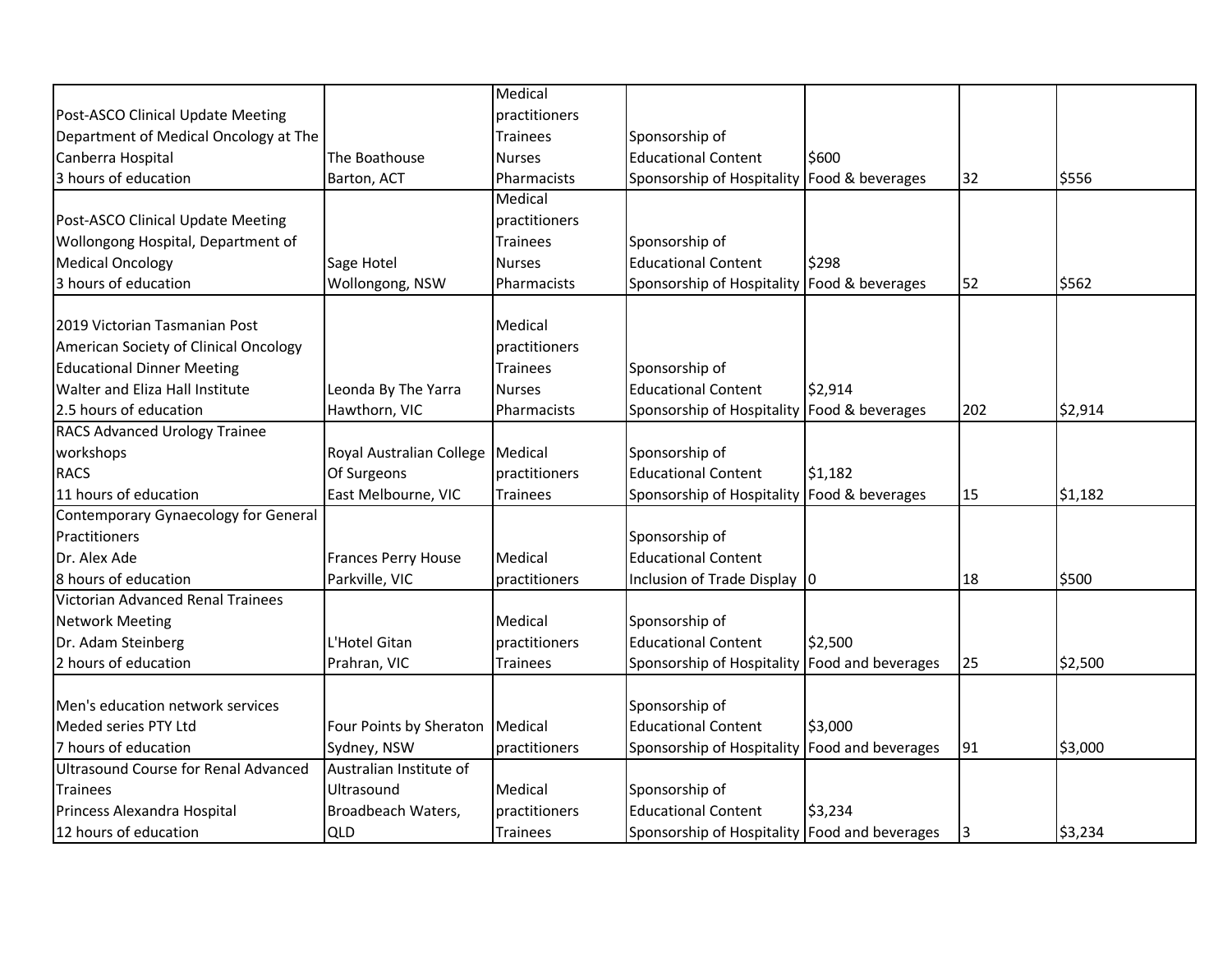|                                                              |                          | Medical         |                                               |                    |     |          |
|--------------------------------------------------------------|--------------------------|-----------------|-----------------------------------------------|--------------------|-----|----------|
| Post ASCO FNQ 2019 meeting                                   |                          | practitioners   | Sponsorship of                                |                    |     |          |
| Far North Qld Oncology Group                                 | The Mecure Hotel         | <b>Trainees</b> | <b>Educational Content</b>                    | \$275              |     |          |
| 6 hours of education                                         | Townsville, QLD          | Pharmacists     | Sponsorship of Hospitality                    | Food and beverages | 30  | \$275    |
|                                                              |                          |                 |                                               |                    |     |          |
| Ipswich Urology Unit Meeting                                 |                          | Medical         | Sponsorship of                                |                    |     |          |
| Ipswich Hospital Urology Department                          | <b>Tattersall's Club</b> | practitioners   | <b>Educational Content</b>                    | \$384              |     |          |
| 2 hours of education                                         | Brisbane, QLD            | <b>Trainees</b> | Sponsorship of Hospitality Food and beverages |                    | 6   | \$384    |
| Specialist Multidisciplinary Cancer                          |                          |                 |                                               |                    |     |          |
| <b>Educational Meeting (Post-ASCO)</b>                       | University Club, The     |                 |                                               |                    |     |          |
| Western Australian Clinical Oncology                         | University of Western    |                 | Sponsorship of                                |                    |     |          |
| Group                                                        | Australia                | Medical         | <b>Educational Content</b>                    | \$867              |     |          |
| 2.5 hours of education                                       | Crawley, WA              | practitioners   | Sponsorship of Hospitality Food and beverages |                    | 72  | \$867    |
| July                                                         |                          |                 |                                               |                    |     |          |
| 3rd USANZ Functional Urology                                 |                          |                 |                                               |                    |     |          |
| Symposium and 14th Pan-Pacific                               |                          |                 |                                               |                    |     |          |
| Continence Society (PPCS) Annual                             |                          |                 |                                               |                    |     |          |
| Meeting                                                      |                          |                 |                                               |                    |     |          |
| Anna Tartakovskaia                                           | <b>Hyatt Regency</b>     | Medical         | Sponsorship of                                |                    |     |          |
| 18.5 hours of education                                      | Sydney, NSW              | practitioners   | <b>Educational Content</b>                    | \$0                | 237 | \$34,500 |
| <b>ANZUP 2019</b>                                            |                          |                 |                                               |                    |     |          |
| Australian & New Zealand Urogenital                          |                          |                 |                                               |                    |     |          |
| and Prostate (ANZUP) Cancer Trials                           |                          | Medical         |                                               |                    |     |          |
| Group                                                        | <b>Hilton Brisbane</b>   | practitioners   | Sponsorship of                                |                    |     |          |
| 24 hours of education                                        | Brisbane, QLD            | <b>Nurses</b>   | <b>Educational Content</b>                    | \$0                | 360 | \$65,200 |
|                                                              |                          | Medical         |                                               |                    |     |          |
| Post ASCO Bendigo Dinner Meeting                             |                          | practitioners   | Sponsorship of                                | \$1,144            |     |          |
| St John of God Bendigo                                       | <b>GPO Restaurant</b>    | <b>Trainees</b> | <b>Educational Content</b>                    | Food, beverages &  |     |          |
| 2 hours of education                                         | Bendigo, VIC             | <b>Nurses</b>   | Sponsorship of Hospitality travel             |                    | 38  | \$1144   |
|                                                              |                          |                 |                                               |                    |     |          |
| <b>RUM</b> meeting                                           |                          |                 | Sponsorship of                                |                    |     |          |
| Professor Dickon Hayne                                       | Acqua Viva               | Medical         | <b>Educational Content</b>                    | \$1,640            |     |          |
| 2.25 hours of education                                      | Nedlands, WA             | practitioners   | Sponsorship of Hospitality Food & beverages   |                    | 41  | \$2,140  |
| <b>TSANZ Annual Scientific Meeting</b>                       |                          |                 |                                               |                    |     |          |
| The Transplantation Society of Australia The Holme Building, |                          |                 |                                               |                    |     |          |
| and New Zealand                                              | <b>Sydney University</b> | Medical         | Sponsorship of                                |                    |     |          |
| 15.50 hours of education                                     | Sydnet, NSW              | practitioners   | <b>Educational Content</b>                    | \$0                | 411 | \$55,000 |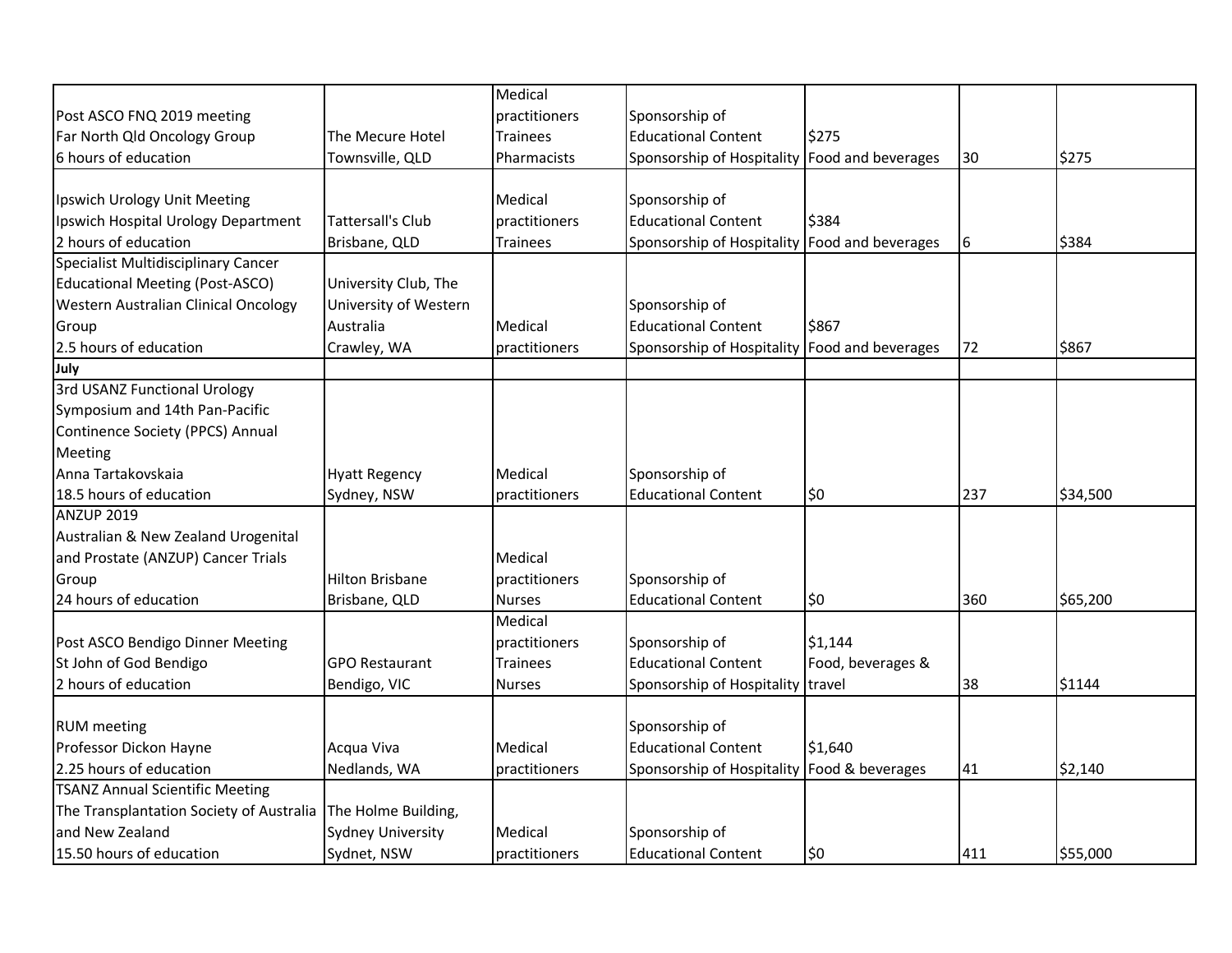| The Cardiothoracic Symposium                                    |                             |               |                                             | \$20,000         |     |          |
|-----------------------------------------------------------------|-----------------------------|---------------|---------------------------------------------|------------------|-----|----------|
| The Transplantation Society of Australia Holme Building, Sydney |                             |               | Sponsorship of                              | food, beverages, |     |          |
| and New Zealand (TSANZ)                                         | University                  | Medical       | <b>Educational Content</b>                  | travel &         |     |          |
| 4.5 hours of education                                          | Sydney, NSW                 | practitioners | Sponsorship of Hospitality accommodation    |                  | 75  | \$20,000 |
| <b>August</b>                                                   |                             |               |                                             |                  |     |          |
|                                                                 |                             |               |                                             |                  |     |          |
| <b>APCC 2019</b>                                                | <b>Melbourne Convention</b> |               | Sponsorship of                              |                  |     |          |
| Australian Prostate Centre                                      | Centre                      | Medical       | <b>Educational Content</b>                  |                  |     |          |
| 26 hours of education                                           | Melbourne, VIC              | practitioners | Inclusion of Trade Display \$0              |                  | 800 | \$95,000 |
| Haematology Masterclass: Symptoms                               |                             |               |                                             |                  |     |          |
| <b>Diagnosis and Treatment</b>                                  |                             |               | Sponsorship of                              |                  |     |          |
| <b>ICON Cancer</b>                                              | E`cco Bistro                | Medical       | <b>Educational Content</b>                  |                  |     |          |
| 2 hours of education                                            | Brisbane, QLD               | practitioners | Inclusion of Trade Display \$0              |                  | 31  | \$1,818  |
| FROGG 2019 Workshop - The Art of                                |                             |               |                                             |                  |     |          |
| Genitourinary Radiation in 2019                                 |                             |               |                                             |                  |     |          |
| The Faculty of Radiation Oncology                               |                             |               | Sponsorship of                              |                  |     |          |
| Genito-Urinary Group (FROGG)                                    | Shangri-La Hotel            | Medical       | <b>Educational Content</b>                  |                  |     |          |
| 11.5 hours of education                                         | Cairns, QLD                 | practitioners | Inclusion of Trade Display \$0              |                  | 97  | \$11,364 |
| Prostate Cancer Update - a GP Guide to                          |                             |               |                                             |                  |     |          |
| PSA testing and what's new in diagnosis                         |                             |               |                                             |                  |     |          |
| and treatment                                                   |                             | Medical       | Sponsorship of                              |                  |     |          |
| The Sunshine Coast Urology Clinic                               | Daisy's Place               | practitioners | <b>Educational Content</b>                  | \$655            |     |          |
| 2.5 hours of education                                          | Glenview, QLD               | <b>Nurses</b> | Sponsorship of Hospitality Food & beverages |                  | 23  | \$655    |
| <b>Annual Nursing Education Day</b>                             |                             |               |                                             |                  |     |          |
| Queensland Urological Nurses Society                            |                             | Medical       | Sponsorship of                              |                  |     |          |
| Inc.                                                            | Figs on Sylvan              | practitioners | <b>Educational Content</b>                  | \$341            |     |          |
| 6 hours of education                                            | Toowong, QLD                | <b>Nurses</b> | Sponsorship of Hospitality Food & beverages |                  | 55  | \$341    |
| 2019 Nephrology Nurses Seminar                                  |                             |               |                                             |                  |     |          |
| Sunshine Coast Hospital and Health                              |                             |               | Sponsorship of                              |                  |     |          |
| Service                                                         | The Imperial Hotel          | Medical       | <b>Educational Content</b>                  | \$3,500          |     |          |
| 2.75 hours of education                                         | Eumundi, QLD                | practitioners | Sponsorship of Hospitality Food & beverages |                  | 65  | \$3,500  |
|                                                                 |                             |               |                                             |                  |     |          |
| <b>MOGA 2019</b>                                                | National Convention         |               |                                             |                  |     |          |
| Medical Oncology Group of Australia                             | Centre                      | Medical       | Sponsorship of                              |                  |     |          |
| 8 hours of education                                            | Canberra, ACT               | practitioners | <b>Educational Content</b>                  | \$0              | 425 | \$19,545 |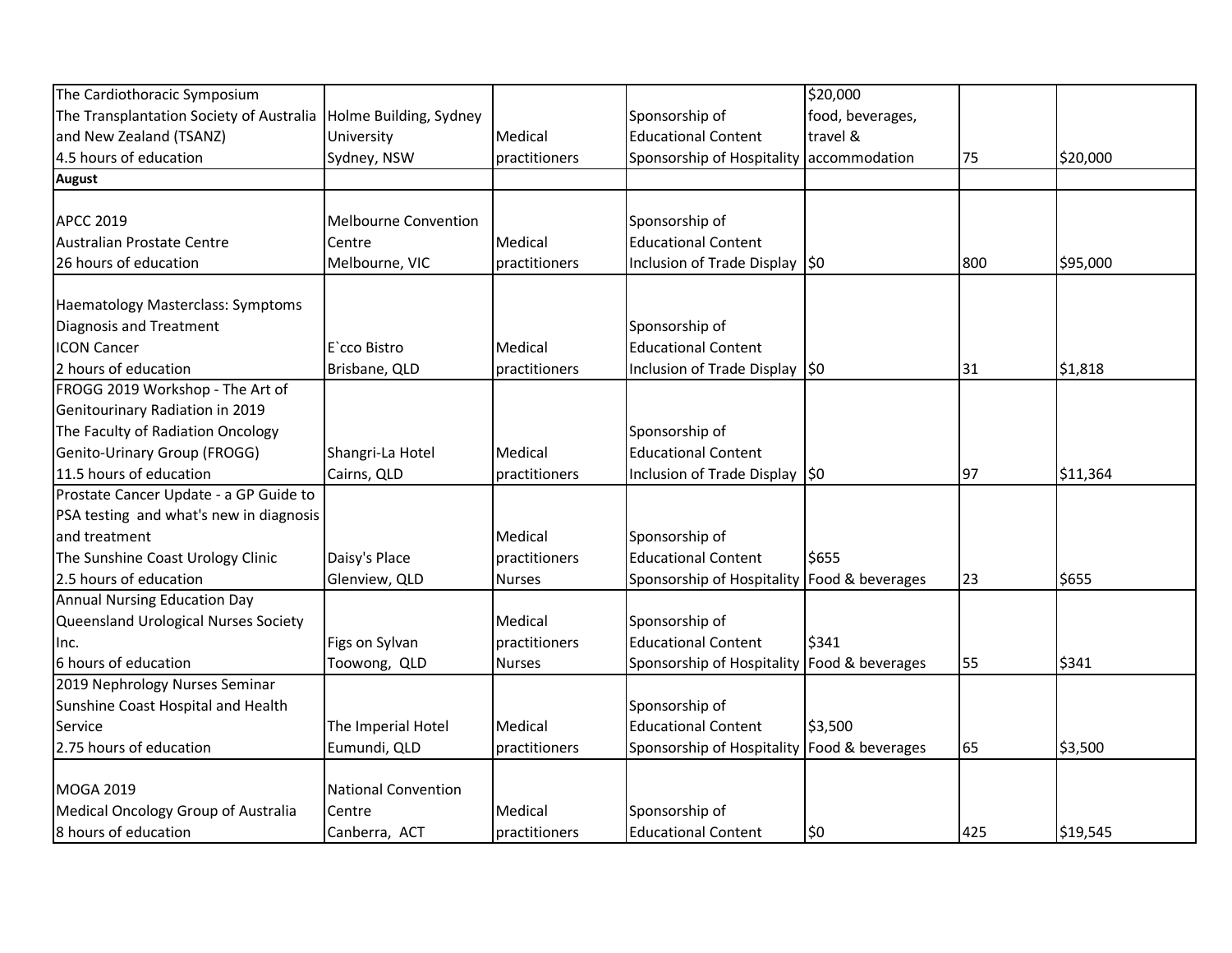| Radiation Oncology & Urology Medical                   |                             | Medical         |                                               |          |     |          |
|--------------------------------------------------------|-----------------------------|-----------------|-----------------------------------------------|----------|-----|----------|
| (RUM) Meeting                                          |                             | practitioners   | Sponsorship of                                |          |     |          |
| Canberra Hospital                                      | <b>QT Hotel</b>             | <b>Trainees</b> | <b>Educational Content</b>                    | \$1,208  |     |          |
| 3 hours of education                                   | Canberra, ACT               | <b>Nurses</b>   | Sponsorship of Hospitality Food & beverages   |          | 16  | \$1,208  |
| World Congress in Geriatric Medicine                   |                             |                 |                                               |          |     |          |
| Back to the Roots University of                        |                             | Medical         | Sponsorship of                                |          |     |          |
| Newcastle Shelley Mills Bronze                         | <b>Nex West City</b>        | practitioners   | <b>Educational Content</b>                    |          |     |          |
| Sponsorship 6 hours                                    | Newcastle, NSW              | <b>Nurses</b>   | Inclusion of Trade Display \$0                |          | 190 | \$600    |
| September                                              |                             |                 |                                               |          |     |          |
| Urology in General Practice Symposium                  | Melbourne Convention        |                 | Sponsorship of                                |          |     |          |
| MCI Australia Pty Ltd                                  | & Exhibition Centre         | Medical         | <b>Educational Content</b>                    | \$13,636 |     |          |
| 8 hours of education                                   | Melbourne, VIC              | practitioners   | Sponsorship of Hospitality Food & beverages   |          | 485 | \$13,636 |
|                                                        |                             |                 |                                               |          |     |          |
| 2019 USANZ Northern Section Meeting<br>Eliane Oliveira |                             |                 |                                               |          |     |          |
|                                                        | <b>Hilton Cairns</b>        | Medical         | Sponsorship of                                |          |     |          |
| 15.5 hours of education                                | Cairns, QLD                 | practitioners   | <b>Educational Content</b>                    | \$0      | 110 | \$2,727  |
|                                                        |                             |                 |                                               |          |     |          |
|                                                        |                             |                 | Sponsorship of                                |          |     |          |
| <b>GP Educational Evening</b>                          |                             |                 | <b>Educational Content</b>                    |          |     |          |
| Beleura Private Hospital                               | The Rocks Restaurant        | Medical         | Sponsorship of Hospitality \$812              |          |     |          |
| 2 hours of education                                   | Mornington, VIC             | practitioners   | Inclusion of Trade Display   Food & beverages |          | 11  | \$812    |
|                                                        |                             |                 |                                               |          |     |          |
|                                                        |                             |                 |                                               |          |     |          |
| St Vincent's Campus Research                           |                             |                 | Sponsorship of                                |          |     |          |
| Symposium                                              | Garvan Institute of         | Medical         | <b>Educational Content</b>                    |          |     |          |
| Dr. David Gallego-Ortega                               | <b>Medical Research</b>     | practitioners   | Sponsorship of Hospitality \$3,300            |          |     |          |
| 8 hours of education                                   | Darlinghurst, NSW           | <b>Trainees</b> | Inclusion of Trade Display   Food & beverages |          | 358 | \$3,300  |
| ANZSN Dialysis, Nephrology &                           |                             |                 |                                               |          |     |          |
| Transplantation workshop 2019 (DNT)                    |                             |                 |                                               |          |     |          |
| Australian and New Zealand Society of                  |                             |                 |                                               |          |     |          |
| Nephrology                                             | <b>Stamford Grand Hotel</b> | Medical         | Sponsorship of                                |          |     |          |
| 15.20 hours of education                               | Glenelg, SA                 | practitioners   | <b>Educational Content</b>                    | \$0      | 152 | \$15,000 |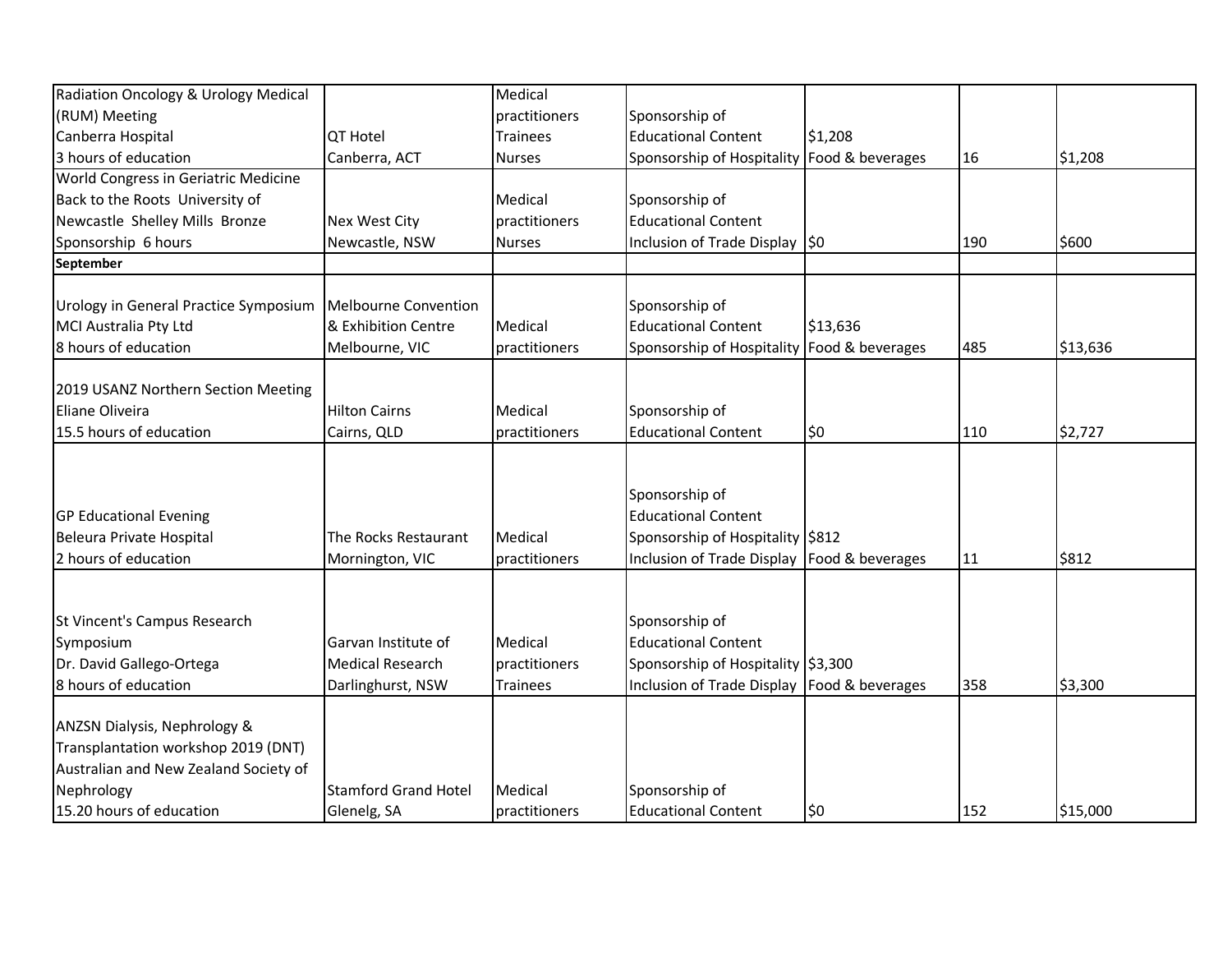|                                            |                            |                 | Sponsorship of                                |                   |       |          |
|--------------------------------------------|----------------------------|-----------------|-----------------------------------------------|-------------------|-------|----------|
| <b>NUNS Meeting</b>                        | Dockside Darling           |                 | <b>Educational Content</b>                    |                   |       |          |
| NSW Urological Nurses Society Inc.         | Harbour                    |                 | Sponsorship of Hospitality \$600              |                   |       |          |
| 8 hours of education                       | Sydney, NSW                | <b>Nurses</b>   | Inclusion of Trade Display   Food & beverages |                   | 87    | \$600    |
|                                            |                            |                 |                                               |                   |       |          |
|                                            |                            |                 |                                               |                   |       |          |
| Sydney Infectious Diseases Group           |                            |                 | Sponsorship of                                |                   |       |          |
| Meeting                                    |                            |                 | <b>Educational Content</b>                    |                   |       |          |
| Sydney Infectious Diseases Group           | Chris O' Brien Lifehouse   | <b>Medical</b>  | Sponsorship of Hospitality \$1,760            |                   |       |          |
| 2 hours of education                       | Camperdown, NSW            | practitioners   | Inclusion of Trade Display   Food & beverages |                   | 49    | \$1,760  |
| <b>October</b>                             |                            |                 |                                               |                   |       |          |
| <b>Transplant Nurses Association (TNA)</b> |                            |                 |                                               |                   |       |          |
| Meeting                                    | <b>Brisbane Convection</b> |                 |                                               |                   |       |          |
| <b>Transplant Nurses Association</b>       | Centre                     |                 | Sponsorship of                                |                   |       |          |
| 13.4 hours of education                    | Brisbane, QLD              | <b>Nurses</b>   | <b>Educational Content</b>                    | \$0               | 85    | \$13,636 |
| Dose Individualisation of Cancer Drugs     |                            |                 |                                               | \$35,000          |       |          |
| Workshop                                   |                            |                 |                                               | Food, beverages,  |       |          |
| Macquarie Health                           | <b>Mercure Hotel</b>       | Medical         | Sponsorship of                                | travel &          |       |          |
| 15.5 hours of education                    | Gosford, NSW               | practitioners   | <b>Educational Content</b>                    | accommodation     | 47    | \$35,000 |
| <b>Mycology Masterclass IX</b>             |                            |                 |                                               |                   |       |          |
| Australian and New Zealand Mycology        |                            | Medical         |                                               |                   |       |          |
| Interest Group (ANZMIG)                    | The Mantra                 | practitioners   | Sponsorship of                                |                   |       |          |
| 19 hours of education                      | Kingscliff, NSW            | <b>Trainees</b> | <b>Educational Content</b>                    | \$0               | 80    | \$10,000 |
| <b>Blood 2019</b>                          |                            |                 |                                               |                   |       |          |
| Haematology Society of Australia and       | Perth Convention and       | Medical         |                                               |                   |       |          |
| New Zealand                                | <b>Exhibition Centre</b>   | practitioners   | Sponsorship of                                |                   |       |          |
| 25 hours of education                      | Perth, WA                  | <b>Nurses</b>   | <b>Educational Content</b>                    | \$0               | 1,234 | \$6,600  |
| Contemporary Gynaecology for General       |                            |                 |                                               |                   |       |          |
| Practitioners                              |                            |                 |                                               |                   |       |          |
| Dr. Alex Ades                              | <b>Frances Perry House</b> | Medical         | Sponsorship of                                |                   |       |          |
| 8 hours of education                       | Parkville, VIC             | practitioners   | <b>Educational Content</b>                    | \$0               | 23    | \$455    |
| WA Thoracic Organ Transplant               |                            |                 |                                               |                   |       |          |
| Symposium                                  |                            |                 | Sponsorship of                                | \$9,091           |       |          |
| Fiona Stanley Hospital                     | Fiona Stanley Hospital     | Medical         | <b>Educational Content</b>                    | Food, beverages & |       |          |
| 8 hours of education                       | Perth, WA                  | practitioners   | Sponsorship of Hospitality travel             |                   | 126   | \$9,091  |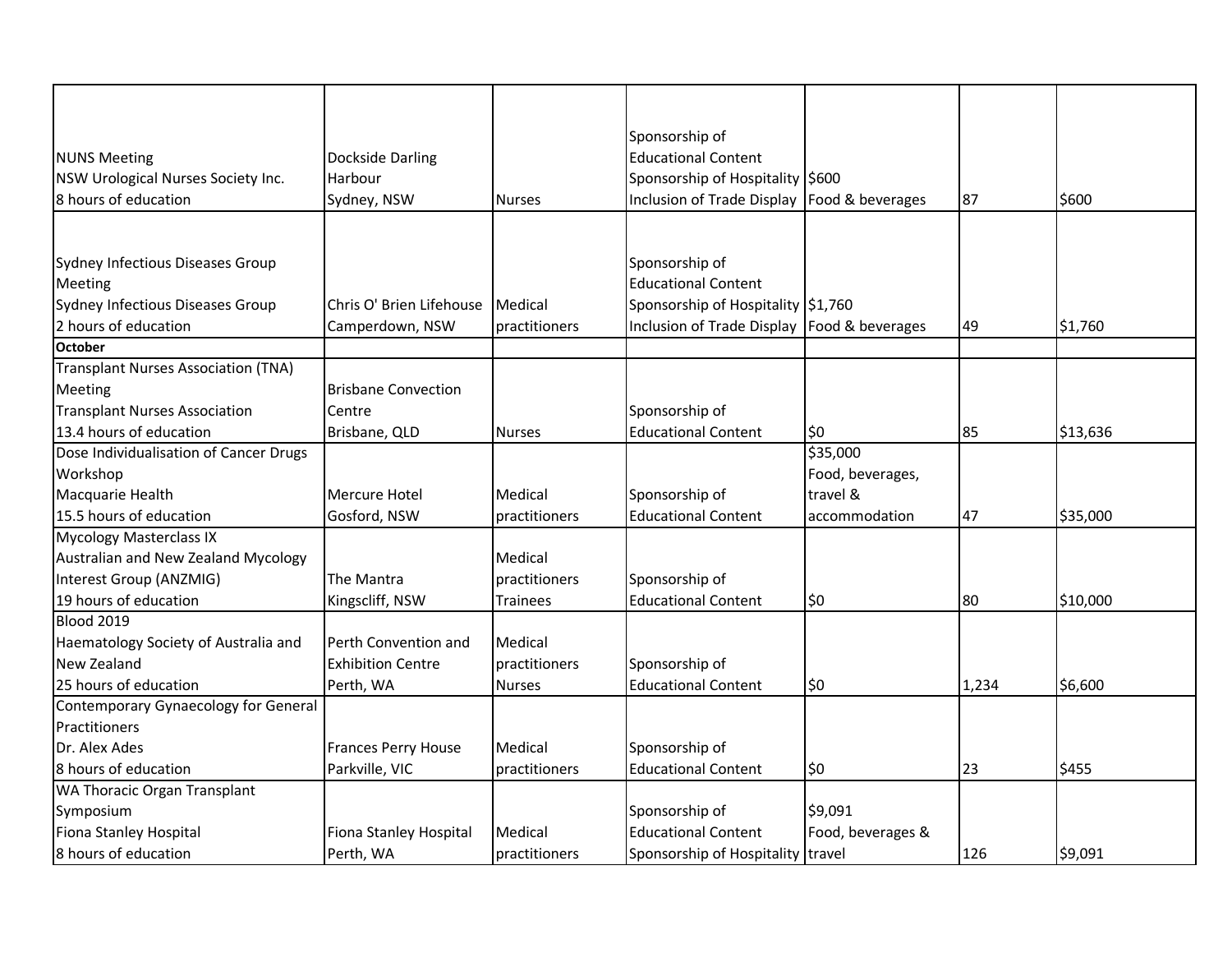|                                        |                                        | Medical         |                                             |                   |     |         |
|----------------------------------------|----------------------------------------|-----------------|---------------------------------------------|-------------------|-----|---------|
| RSA Regional Meeting NSW/ACT           | Royal North Shore                      | Practitioners   | Sponsorship of                              |                   |     |         |
| Renal Society Australia                | Hospital                               | <b>Nurses</b>   | <b>Educational Content</b>                  |                   |     |         |
| 6.5 hours of education                 | Sydney, NSW                            | Pharmacists     | Inclusion of Trade Display 50               |                   | 59  | \$825   |
|                                        |                                        |                 |                                             |                   |     |         |
| 2019 USANZ WA State Section Meeting    | <b>BREC Bunbury Regional</b>           |                 |                                             |                   |     |         |
| <b>Taylored Images</b>                 | <b>Entertainment Centre</b>            | Medical         | Sponsorship of                              |                   |     |         |
| 11 hours of education                  | Bunbury, WA                            | practitioners   | <b>Educational Content</b>                  | \$0               | 70  | \$3,000 |
| 2019 Victorian/Tasmanian Post          |                                        |                 |                                             |                   |     |         |
| <b>European Society for Medical</b>    |                                        |                 |                                             |                   |     |         |
| Oncology(ESMO) Educational Dinner      |                                        |                 |                                             |                   |     |         |
| <b>Meeting</b>                         |                                        | Medical         |                                             |                   |     |         |
| Walter and Eliza Hall Institute of     |                                        | Practitioners   | Sponsorship of                              | \$1,306           |     |         |
| <b>Medical Research</b>                | <b>Fenix Functions</b>                 | <b>Nurses</b>   | <b>Educational Content</b>                  | Food, beverages & |     |         |
| 2.5 hours of education                 | Richmond, VIC                          | Pharmacists     | Sponsorship of Hospitality travel           |                   | 129 | \$1,639 |
|                                        |                                        |                 |                                             |                   |     |         |
| Thomas Ashworth Circulating Tumour     |                                        |                 |                                             | \$4,510           |     |         |
| Cell (CTC) and Liquid Biopsy Symposium |                                        | Medical         | Sponsorship of                              | Food, beverages,  |     |         |
| Associate Professor Kevin Spring       | University of Technology practitioners |                 | <b>Educational Content</b>                  | travel &          |     |         |
| 16 hours of education                  | Sydney, NSW                            | <b>Trainees</b> | Sponsorship of Hospitality                  | accommodation     | 209 | \$4,510 |
|                                        |                                        |                 |                                             |                   |     |         |
| WA Kidney School                       | University of Western                  | Medical         | Sponsorship of                              |                   |     |         |
| Royal Perth Hospital                   | Australia                              | practitioners   | <b>Educational Content</b>                  | \$1,873           |     |         |
| 1.75 hours of education                | Perth, WA                              | <b>Trainees</b> | Sponsorship of Hospitality Food & beverages |                   | 13  | \$2,223 |
| Advance Trainee prostate cancer case   |                                        |                 |                                             |                   |     |         |
| studies education meeting              |                                        |                 | Sponsorship of                              |                   |     |         |
| Dr. Patti Bastick and Dr. Alison Zhang | Le Montage                             |                 | <b>Educational Content</b>                  | \$2,650           |     |         |
| 3 hours of education                   | Lilyfield, NSW                         | <b>Trainees</b> | Sponsorship of Hospitality Food & beverages |                   | 21  | \$3,500 |
| Ipswich Urology Department Unit        |                                        |                 |                                             |                   |     |         |
| Meeting                                |                                        |                 |                                             |                   |     |         |
| West Moreton Hospital and Health       |                                        | Medical         | Sponsorship of                              |                   |     |         |
| Service                                | <b>Tattersall's Club</b>               | practitioners   | <b>Educational Content</b>                  | \$398             |     |         |
| 2 hours of education                   | Brisbane, QLD                          | Trainees        | Sponsorship of Hospitality Food & beverages |                   | 17  | \$452   |